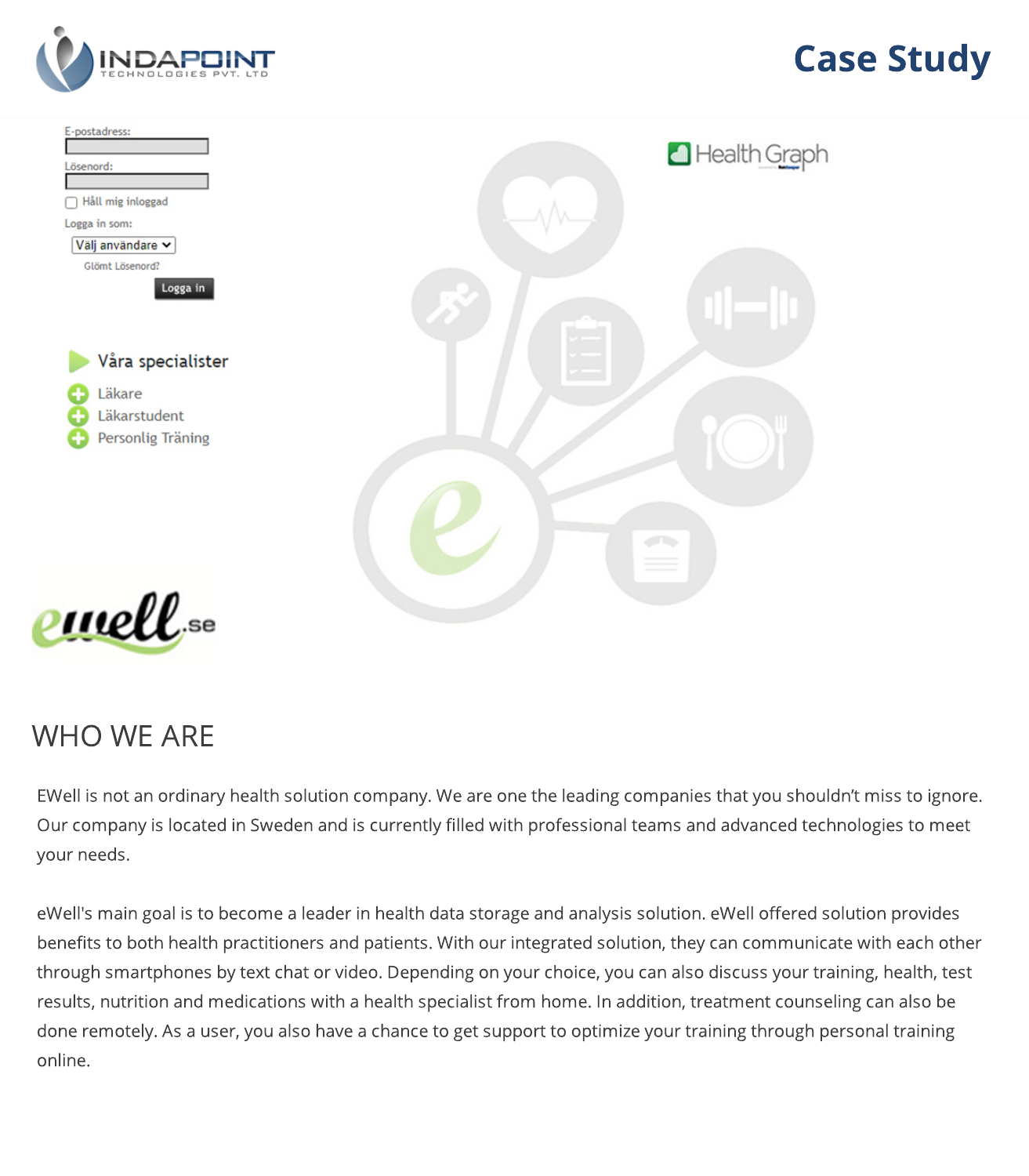## HOW WE HELPED EWELL?

Our company offers solutions with the use of IoT or Internet of Things technology where distinct health monitoring tools communicate with center database to offer simple and reliable health monitoring. The common examples of these IoT devices include blood pressure monitor, weighing scale, hearth rate monitor and other related equipment.

Furthermore, the mobile app development and solution allows every health expert to offer online counseling services to their patients with the use of smartphone. This exceptional app development needs to reach a cross-platform target audience of mobile users spread all over the renowned mobile platforms like iOS, web and Android.